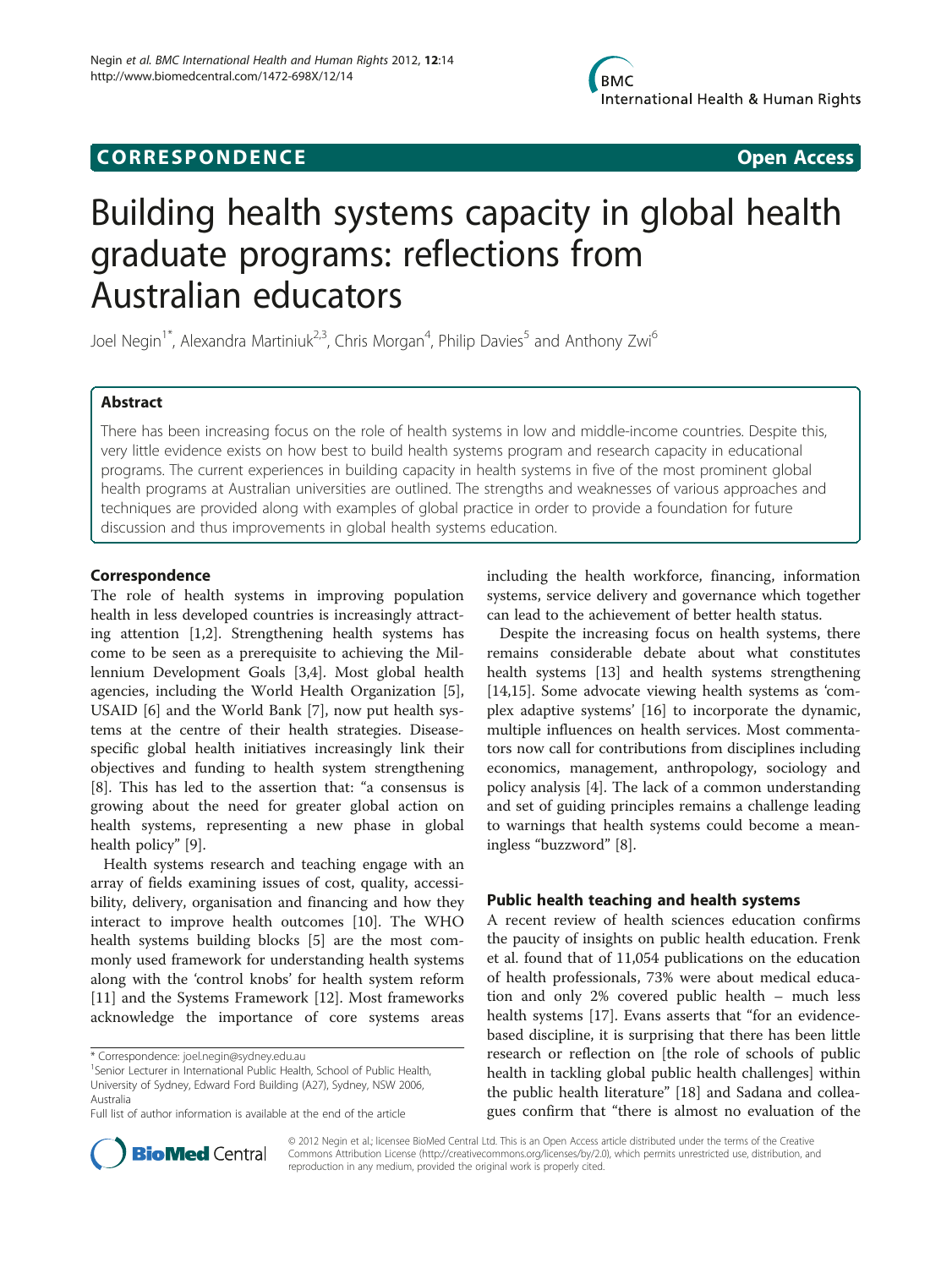degree to which education practices match real-world dimensions" [[19\]](#page-5-0).

National policy makers have a very high demand for health systems experts in financing, policy, and management [\[20\]](#page-5-0). Given the importance and complexity of health systems, teaching about developing country health systems should be widely and rigorously conducted in global health and masters of public health (MPH) programs especially since these programs are often the pathway of training for health professionals moving into health leadership roles. But, as Frenk et al. note, the education of health professionals "has not kept pace" with emerging challenges due to "outdated and static curricula" and is not preparing graduates for the broad, multi-context environment in the real world [\[17](#page-5-0)]. Capacity development in health systems has been neglected [\[21](#page-5-0)] leading to a shortage of people skilled in the area [[22](#page-5-0)]. Most schools of public health adhere to traditional public health education approaches emphasising epidemiology, biostatistics, communicable diseases and health promotion [[23\]](#page-5-0). Despite this, a MPH remains one of the most common qualifications of senior health managers.

At the same time, there has been a marked increase in global health teaching. The number of undergraduate, graduate and doctoral students enrolled in global health programs in the US doubled between 2006 and 2009 [[24\]](#page-5-0). The North America-based Consortium of Universities for Global Health now has 53 members.

With this in mind, Frenk et al. call for a redesign of professional health education with a focus on systemsbased instruction [\[17](#page-5-0)]. From the literature, there is no clear consensus on the competencies needed for global health and for health systems specifically [\[21](#page-5-0)]. Merson interviewed policy makers in developing countries to identify the health system competencies in greatest need; these included resource allocation, analysing health systems policy issues, strategic planning, human resource management and conducting cost-effectiveness analyses [[20\]](#page-5-0). More recently, the Association of Schools of Public Health in the US have started developing a set of competencies for global health which include comparative health systems analysis, economic analysis and contextspecific policy making processes [[25\]](#page-5-0).

There have also been efforts to identify competencies for Australian health professionals working in global health [[26\]](#page-5-0). This predated the current emphasis on systems, but nevertheless highlighted basic public health skills such as disease control and prevention alongside communication and cross-cultural skills, management and planning competencies. The ability to analyse or plan health systems did not receive deeper attention although the paper noted that the "increased emphasis on health sector reforms placed new demands" on public health practitioners. The authors argued that "a better understanding of health sectors" was needed, but little was proposed to address this gap [\[26](#page-5-0)].

We have also engaged in discussions with potential employers in Australia and the region about skill shortfalls and training needs for their staff. The draft Pacific health strategy currently being developed by the Australian Agency for International Development notes the need to increase staff capacity to engage in the complexities of health systems and practice and the World Bank Pacific Office actively provides short courses on health financing to Pacific Island health officials to strengthen their health financing skillsets. These efforts highlight the need for more capacity building in health systems in the region.

## The Australian experience in teaching health systems

A number of Australian public health programs have taken steps to address the shortfall in health systems teaching from a global perspective. We describe and analyse the Australian experience of teaching about health systems focused on developing countries in a number of the most prominent public health academic programs in Australia. When reviewing the programs, we aimed to address the following core issues: a) what types of courses included health systems components focused on developing countries and what content did they include; b) what pedagogical methods were employed; c) which approach to understanding health systems was adopted.

In 2009, the University of Sydney's Masters of International Public Health program offered, for the first time, a course called "Health Systems in Developing Countries." This course is structured around the WHO building blocks with case studies as well as a focus on health systems research. The unit endeavours to move beyond diagnoses of challenges to identify evidencebased solutions and to prepare students to analyse, evaluate and implement health system interventions and reforms. The course provides lectures addressing key LMIC health systems debates such as the role of community health workers in service delivery, migration of health professionals, the appropriateness of user fees in resource-poor settings, health insurance models and sector-wide approaches to health governance. Students are asked to develop their own health systems research questions for a developing country context and to propose a methodology for answering that question. Guest lectures are provided by World Bank and AusAID representatives and by practitioners involved in improving health systems.

The interest in the course was very high – especially from international students. About half of all students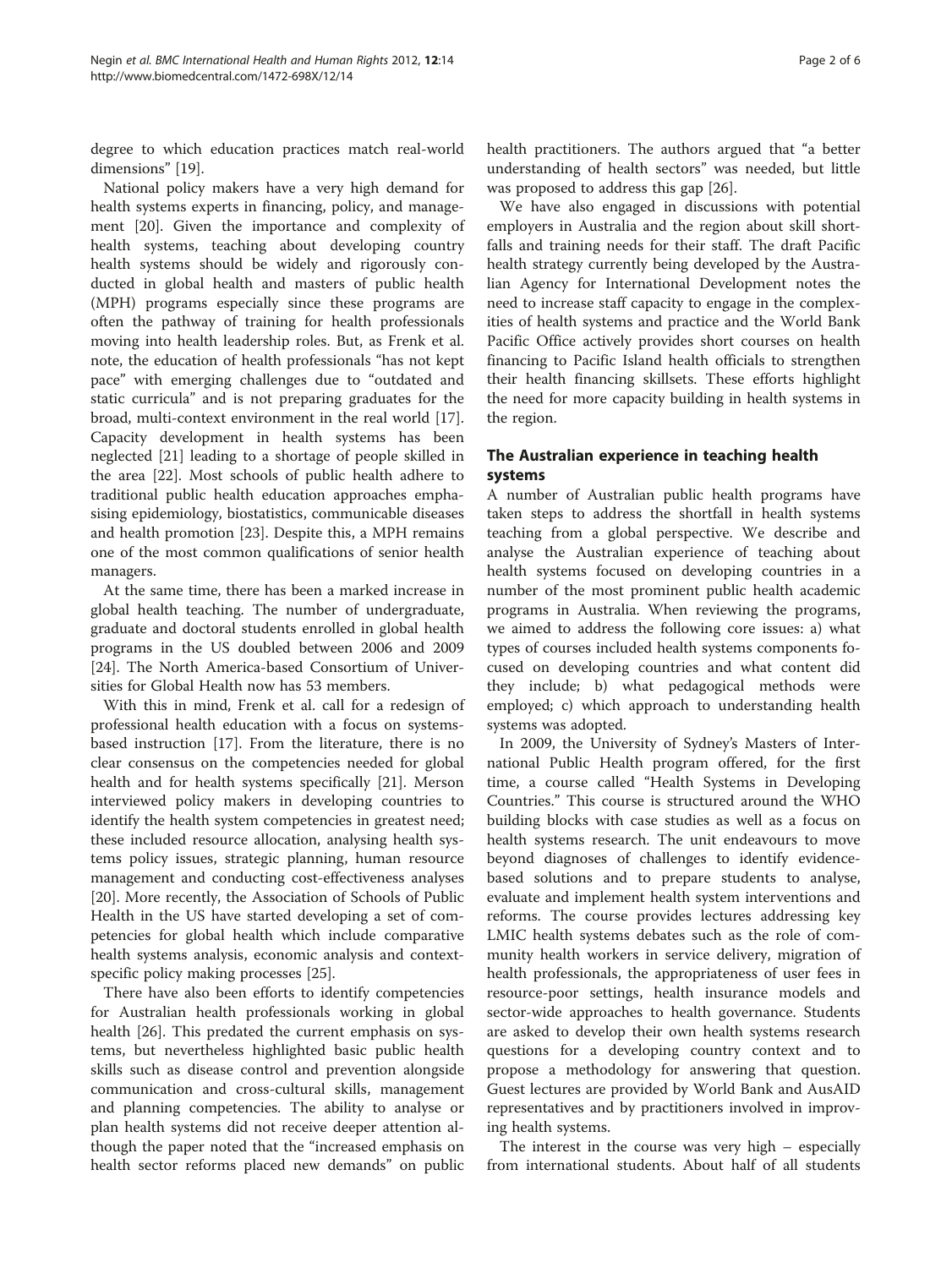enrolled in the University's Masters of International Public Health program opted to take the course as an elective, more than 65% of whom are from low and middle income countries. Students came from a wide range of backgrounds including: medicine, nursing, political science, law and management. In student evaluations, 97% of students stated the unit was relevant and 100% rated the content as 'excellent' or 'good'.

In addition, the University of Sydney offers a Masters of Health Policy that focuses on domestic health reform issues but includes international examples and a course on "Global Health Policy." This program emphasises political science, policy processes and economic evaluation.

The University of Queensland (UQ) offers, through its School of Population Health, a postgraduate course on 'Health Systems' which is compulsory for all students studying for a Masters of Public Health. The content encompasses most aspects of health systems but does not have a primary global health focus. Lectures on health systems topics including financing and human resources, address issues that are directly relevant to less developed countries whereas other lectures focus on issues which are of more direct domestic concern (such as Aboriginal and Torres Strait Islander health). The course typically attracts between 80 and 120 students per semester, with approximately 50% international students. The UQ MIPH, for students interested in global health, does not have a specific course on health systems but the topic is mentioned in several courses.

Beyond the School of Population Health, the UQ Faculty of Business, Economics and Law offers a Masters of Health Economics program with an option to specialise in 'Health and Development'. While the program draws heavily on Population Health courses, it also includes courses on 'Globalisation and Economic Development' and 'Health & Economic Development'. To the extent that such a course might be considered as relevant to health systems it raises questions about the natural academic 'home' for such teaching.

The University of Melbourne's masters level global health systems teaching is integrated within other global health subjects. A core component within the global health stream of the MPH is the subject 'Primary Health Care in Developing Countries' offered (unusually) as a subject co-accredited with Monash University and described below. An alternative is a residential study option "Primary Health Care, Jamkhed, India" which consists of a practical, experiential course offered for three weeks in central India. Other subjects relevant to global health integrate health systems concepts where relevant to the topic theme, notably "International Child Health" and "Public Health Leadership Management". Other health systems elective subjects within the MPH are

titled "Health Systems" and "Health Policy", however these focus on the Australian health system rather than addressing global health system issues. This university, through the Nossal Institute of Global Health, has introduced a new subject, available to MPH students and other students interested in global health, in 2012. This is titled "Systems for Global Health" and aims to develop skills in using analytic tools, applying health system frameworks, and use of evidence in policy change for health system reform. The subject focuses on LMICs, their health and development context, health systems, health financing, use of financing to improve equity, and modes of influencing health policy.

Monash University has a diverse MPH program and a parallel Masters of International Health. The subject 'Primary Health Care in Developing Countries' offered through the Burnet Institute, acts as a primer on global health issues and incorporates health system frameworks, global health actors, health system strengthening approaches, and health financing options. It is compulsory for international health students. At Monash University, health systems are taught in a cross-cutting manner. MPH subjects integrate global health systems concepts appropriate to LMICs and relate these to the technical focus of the subject (for example, "Control of Communicable Disease in Developing Countries" or "Women and Children's Health in Developing Countries"). Since 2011, the subject "Health Policy and Prevention in a Global World" has included global health system perspectives using the "control knobs" framework promoted by the World Bank and Harvard University. All these subjects attract a sizable cohort of international students and are among the most popular course offerings.

The University of New South Wales School of Public Health and Community Medicine offers a Masters of Public Health, Masters of International Public Health and Masters of Health Management. Health systems are integrated within many of the course units but are brought to the fore, for example, in the course on International Health. This course integrates health systems thinking and approaches, and highlights not only the policy dimensions, but the importance of equitable, responsive and efficient health systems. The course explores the use of evidence and the sensitivity of context, and considers also the different interests which operate within health systems and service delivery environments. Short courses on human resources, health and social aspects of disasters, and on maternal, neonatal and child health also highlight systems issues.

## Global practice in teaching health systems

The Australian experience is in keeping with international efforts to improve understanding and teaching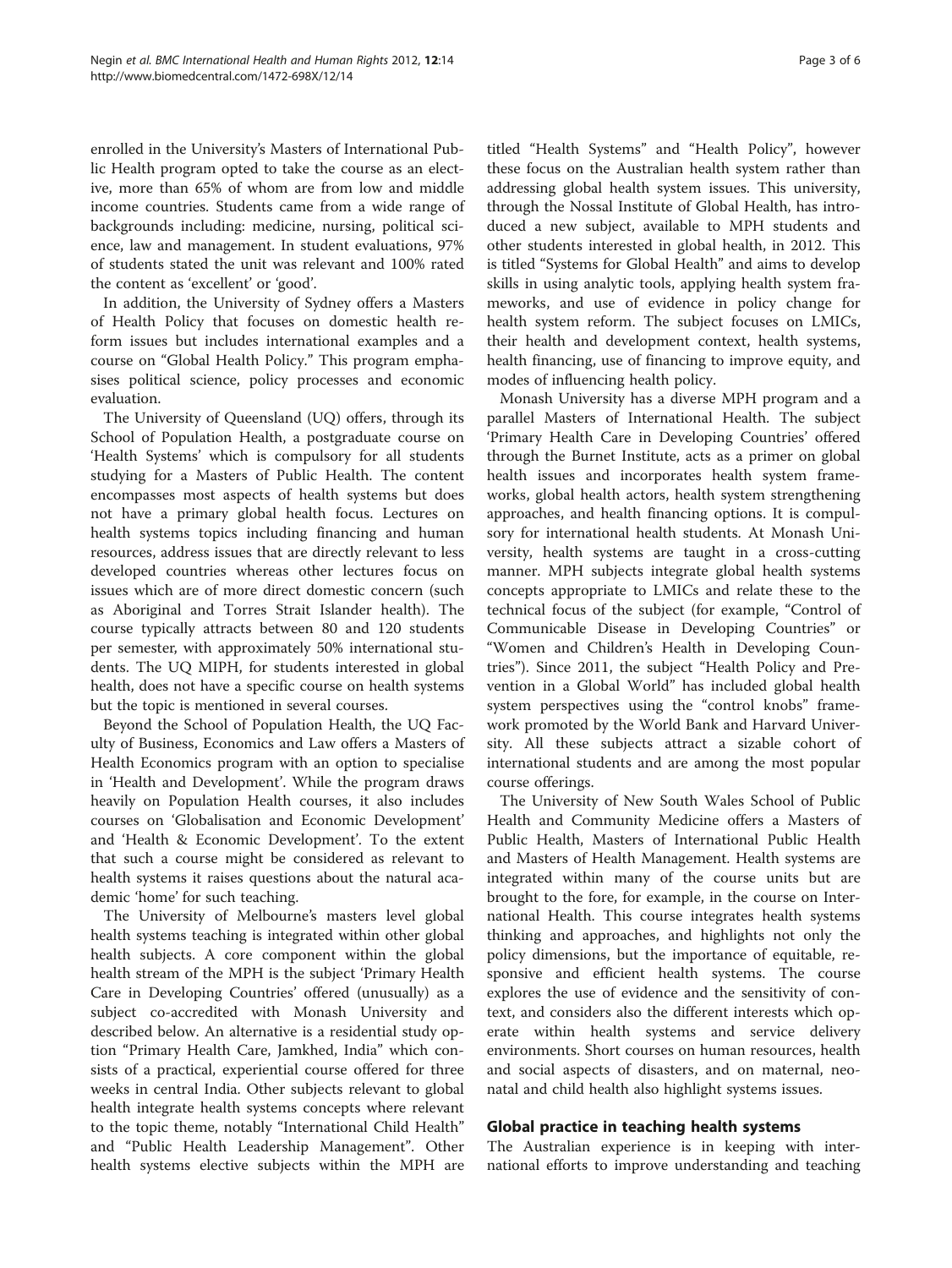of health systems. The London School of Hygiene and Tropical Medicine and Johns Hopkins Bloomberg School of Public Health each offer multiple courses in health systems focused on developing countries. The Harvard School of Public Health's offerings focus on health sector reform and Columbia University's Mailman School of Public Health recently added "Health and Health Systems in Low Income Countries" to their course offerings . Despite these examples, many public health programs do not have an explicit focus on global health systems.

A few schools of public health in middle-income countries have relatively substantial teaching on health systems. Programs in Brazil, Mexico, Bangladesh and South Africa in particular focus on health systems in their teaching programs. The Escola Nacional de Saúde Pública Sergio Arouca in Rio de Janeiro, Brazil for example, offer courses in health systems topics addressing building blocks such as management, service delivery, health information, and policy. The BRAC University School of Public Health in Bangladesh includes health system management and health care financing as core courses. South African schools of public health have also shown leadership in health systems education. The University of Pretoria, for example, demonstrates the importance it places on health systems by its name: the School of Health Systems and Public Health. Many others highlight strong areas of engagement with systems such as the University of the Western Cape with its strong human resources in systems orientation, as well as the Universities of Cape Town and Witwatersrand emphases on equity, resource allocation, policy analysis and evidence-informed decision-making.

## Lessons learned

Numerous Australian Universities have updated their educational offerings to include health systems in LMIC and to better prepare their students for a global health career. These experiences highlight the challenges for programs interested in improving their health systems capacity development.

Different models have been proposed at different Universities. The University of Sydney offers a unit directly focused on health systems and the WHO health systems building blocks, in order to devote greater time to the analytic tools and issues involved. The University of Sydney method allows for deep engagement in health systems issues but does run the risk of "verticalising" health systems so that human resources for health challenges are seen as an issue separate from wider health challenges. Monash University has integrated components of health systems thinking into its course offerings focused on specific technical themes, believing that all students of health issues in LMICs need some grasp of health

systems in those settings. Integration means that the health system elements most emphasised are those relating to service delivery, technologies or human resources, rather than higher-order issues such as financing or governance. University of Melbourne has taken this integrated approach until 2012, after which it will also offer a unit focused on global health systems, albeit one that emphasises the health financing aspects of these. The UNSW integrates systems thinking and systems approaches into the course on International Health, using case based teaching methods to introduce systemrelevant issues. For example, they unpack the various systems causes and effects of a child's death in Timor-Leste as a case study in understanding health systems challenges in LMIC.

Whether health systems are better suited to be taught as a cross-cutting theme or as focused course(s) of its own, or both, is an important discussion point for educators. The cross-cutting approach might expose a wider range of students to health systems thinking while a specific course can provide additional depth and analytic tools. Even taking a cross-cutting approach, it has proven feasible to at least alert students to the range of frameworks available through with to analyse system issues. As the field of health systems matures, a corpus of frameworks and tools that cannot easily be taught in the limited time available to cross-cutting approaches is apparent. Indeed, it may well be that the use of such tools is better learned through workplace practice or other apprenticeship models, rather than in postgraduate educational programs.

The experience and skills needed to expertly teach health systems is another challenge for Australian Universities. Whereas capacity to teach other public health skills such as biostatistics and disease control currently exist in most public health schools, deep experience within developing country health systems is not as common. Given that the intense focus on health systems is relatively new, there is a limited cadre of experts in Australian educational institutions able to teach about health systems in developing countries. This highlights the likely value of interfacing with governments, civil society and international agencies, as this is where much of the experience resides.

Another dilemma is whether or not health systems in developing countries should be taught separately from domestic systems. While health systems frameworks endeavour to be universal, a number of the health systems bottlenecks and challenges in low and middle-income developing countries might be different from those of developed countries. Our review and experience shows that the conceptual frameworks and terminologies used by prominent global actors to describe health systems in LMICs vary significantly from those used to describe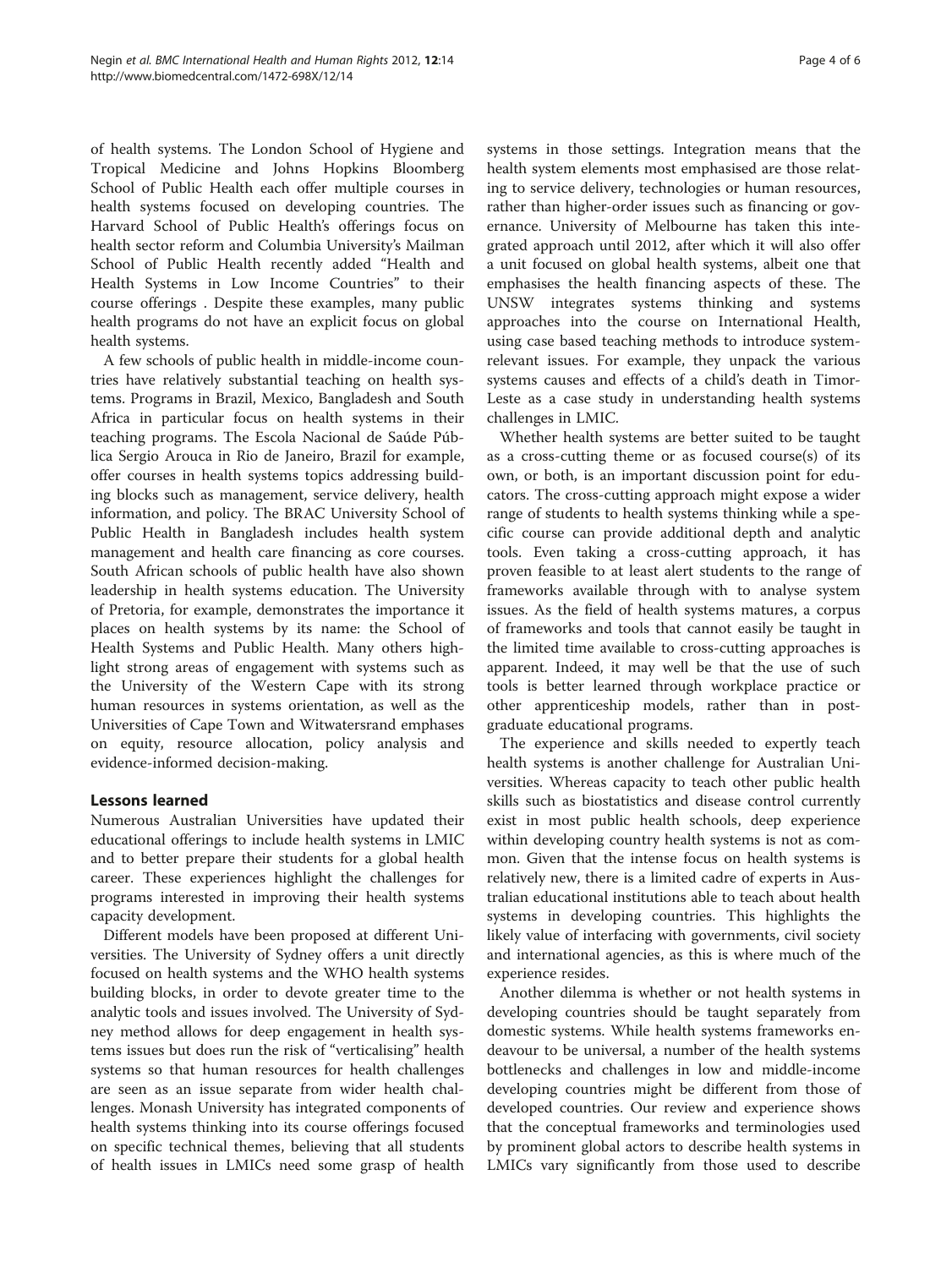<span id="page-4-0"></span>Australia's health system. Health system issues such as financing, health workforce, and the role of external actors are likely to be distinct between developing and developed countries even if some lessons have value for both settings [[27\]](#page-5-0). This is especially obvious in countries where overseas development assistance is a prominent source of health funding, such as the small island states neighbouring Australia.

Given the international nature of public health education, global health courses must prepare two types of student for service: those from developed countries seeking to work in LMICs, and those from LMICs returning to work in their countries. The former group need, in addition to a good understanding of health systems' function and reform, to learn the practical skills and cultural competence to function effectively as 'outsiders' in LMICs. Both groups need to learn how to optimise the interaction between global health agencies (for example within the United Nations system or global health initiatives such as the Global Fund). It is difficult to convey such skills in standard academic course structures, although most courses described here attempt this through group work, problem-based learning, case scenarios and other practical exercises. Workplace attachments offer one avenue for such learning and in many universities may be incorporated into research theses.

This paper has focused on teaching of health systems in MPH and similar programs within Schools of Public Health. Given the emphasis on policy, management, cost analysis, information technology, and workforce within health systems, it is important to note that non-health specific programs teaching business administration or public policy provide complementary skills that are important to global health delivery. Perhaps health systems are so complex and diverse that the topic cannot – and perhaps should not – be fully taught within MPH curricula. The need for insights from international relations, finance, public administration and complex reform suggests that health systems could be promoted as an area of study and that it is worth considering building health systems capacity coursework within masters of business administration programs or Schools of Government [[28\]](#page-5-0). Certainly, as a start, schools of public health should draw on expertise located in a much wider array of disciplines. Whether a successful leader in managing a health system requires a medical or MPH qualification at all remains a pertinent question.

## Summary

Bennett and colleagues cite "an urgent need" to build the health policy and systems field [\[22](#page-5-0)]. The need to integrate teaching on health systems into training programs is clear, yet the evidence on how this is being done, or should be done, is scarce. Sharing of global experience on health systems teaching will strengthen the field, recognising the limitations of small programs and strengths of larger, more experienced programs. As "health systems" is entrenched in global health jargon, a risk remains that imprecise definition and a lack of consensus will constrain efforts to build the skills necessary to improve public health delivery [22].

Frenk et al. called "on the most important constituencies to embrace the imperative for reform through dialogue, open exchange, discussion, and debate" [17]. The international public health community in Australia is responding to this call and cross-university dialogue to enhance health systems education is underway. Sharing and reflecting on Australian experience reveals a diversity of perspectives and lessons that deserve further documentation, analysis and evaluation, if teaching and understanding in this complex area is to be enhanced.

#### Abbreviations

MPH: Masters of Public Health; MIPH: Masters of International Public Health; LMIC: Low and Middle Income Countries.

#### Competing interests

There are no financial conflicts of interest. The authors have drawn upon examples from the institutions in which they are based and from courses which they teach.

JN is partly funded by an Australian National Health and Medical Research Council Health Economics Capacity Building Grant.

AM is partly funded by a University of Sydney Fellowship.

Burnet Institute (CM) acknowledges the support of the Victorian Operational Infrastructure Support Program.

The funders had no role in study design, data collection and analysis, decision to publish, or preparation of the manuscript.

#### Authors' contributions

JN and AM conceived of the paper and wrote the first draft. All authors provided input into content and edited the draft. All authors read and approved the final manuscript.

#### Author details

<sup>1</sup>Senior Lecturer in International Public Health, School of Public Health, University of Sydney, Edward Ford Building (A27), Sydney, NSW 2006, Australia. <sup>2</sup>Senior Research Fellow, George Institute for Global Health, and Senior Lecturer, University of Sydney, Sydney, Australia. <sup>3</sup>Associate Professor Dalla Lana School of Public Health, University of Toronto, Toronto, Canada. <sup>4</sup>Principal Fellow, Burnet Institute, Adjunct Senior Lecturer, Monash University School of Public Health and Preventive Medicine, Honorary Fellow, University of Melbourne School of Population Health, Melbourne, Australia. <sup>5</sup>Professor of Health Systems & Policy, School of Population Health, University of Queensland, Herston, Australia. <sup>6</sup>Professor of Global Health and Development, School of Social Sciences and International Studies, University of New South Wales, Sydney, NSW, Australia.

#### Received: 17 November 2011 Accepted: 20 August 2012 Published: 24 August 2012

#### References

- 1. Gwatkin DR, Bhuiya A, Victora CG: Making health systems more equitable. Lancet 2004, 364:1273–1280.
- 2. World Health Organization: World Report on Better Knowledge for Health: Strengthening Health Systems. Geneva: World Health Organization; 2004.
- 3. Travis P, Bennett S, Haines A, Pang T, Bhutta Z, Hyder AA, Pielemeier NR, Mills A, Evans T: Overcoming health-systems constraints to achieve the Millennium Development Goals. Lancet 2004, 364:900–906.